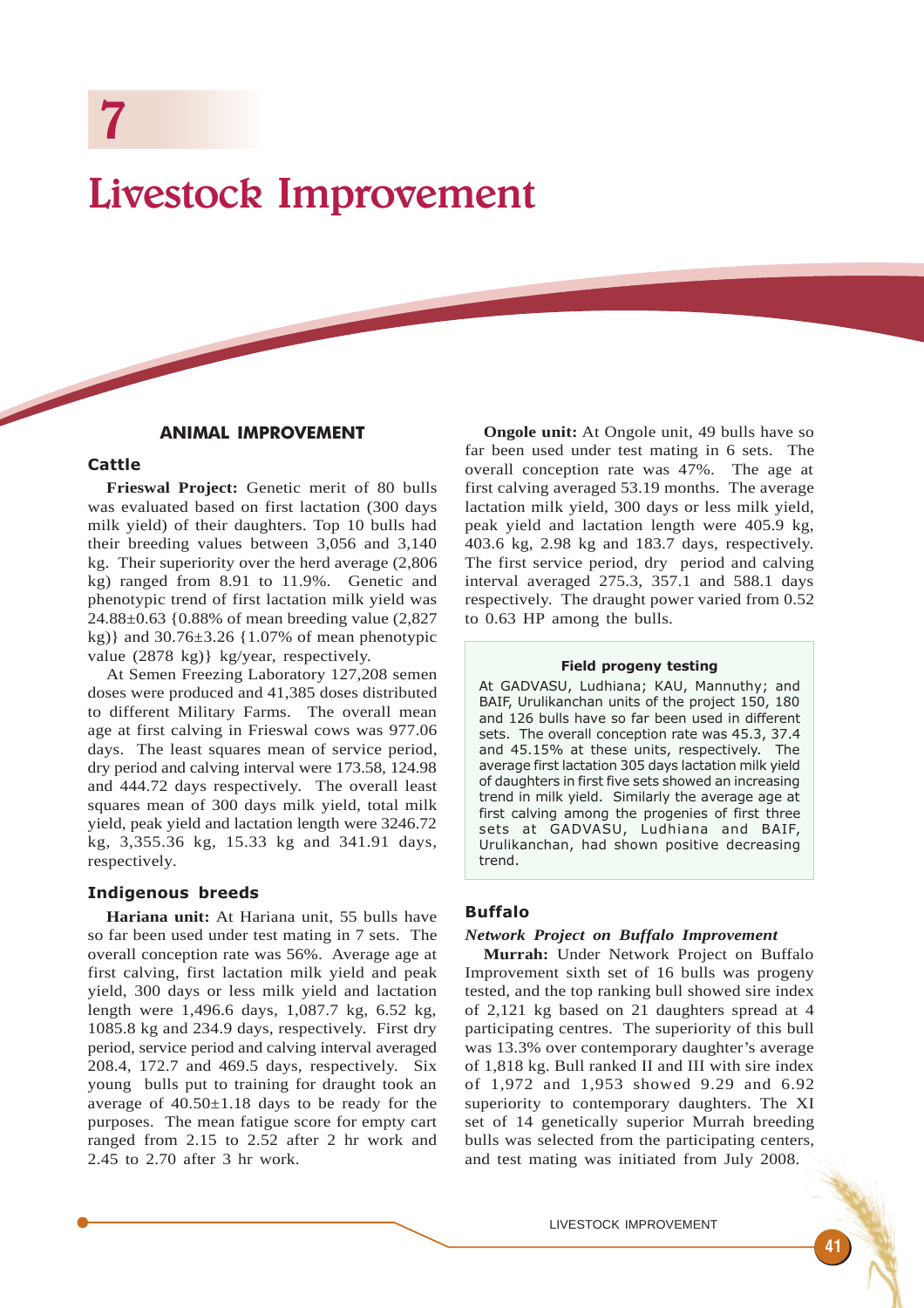**Jaffarabadi:** A herd of 110 elite Jaffarabadi buffaloes was established at the JAU, Junagarh. The wet average was 7.52 kg/animal/day and average of 305 days or less lactation milk yield was 1,807 kg. AI programme was undertaken involving 7 bulls; and average conception rate of 58.5% was obtained in field animals.

**Pandharpuri:** A herd of 50 elite Pandharpuri buffaloes was established at the MPKV, Kolhapur. The annual wet average was 5.47 kg/animal a day, and 305 day or less lactation milk yield 1,833 kg. AI was undertaken covering 11 bulls of set I and 12 bulls of set II with 48.1% conception rate.

**Surti**: A herd of 80 elite Surti buffaloes was established at the MPUAT, Vallabhnagar. The annual wet average was 5.70 kg/animal a day and average 305 day or less lactation milk yield 1,649 kg. During the period 1,811 AI resulted in conception rate of 30.17%.

## Sheep

Under the programme on sheep genetic improvement and conservation, the production traits of native breeds (Malpura, Chokla, Marwari, Magra and Garole) and synthetic sheep (Bharat Merino, Gaddi Synthetic and Avikalin) were improved. Under the programme for enhancing mutton production through introduction of prolificacy traits of Garole into Malpura sheep, the twining rate of 37.61% and triplets of 4.27% were achieved in Garole  $\times$  Malpura sheep. Higher gain in body weights and growth rate of lambs were achieved by backcrossing GM rams with Malpura sheep.



Twining rate of 37.6% and triplets of 4.27% have been achieved in Garole × Malpura sheep

## Goats

## *All India Co-ordinated Research Project on Goat Improvement*

**Jamunapari:** Mean body weights of kids at birth, 3, 6, 9 and 12 months of age were  $3.28\pm0.03$ , 11.99±0.14, 16.41±0.22, 21.54±0.38 and 27.06±0.38 kg, respectively. Average milk yield

#### Mega Seed Project

Mega Seed Project on Pig was launched with 4 cooperating centres (BAU, Ranchi; Veterinary and AH Department, Government of Mizoram; ICAR Research Complex for NEH region, Nagaland Centre; and Assam Agricultural University, Khanapara) for enhancing pig production through supply of superior pig germplasm to farming community.

in 90 days, 140 days, total lactation yield and lactation length were  $103.11 \pm 2.04$ , 143.68±2.94,152.78±4.17 kg and 169.98±3.09 days, respectively. The average age at first kidding, weight at first kidding and kidding interval were 754±21 days, 32.6±0.5 kg and 323±5 days, respectively. The multiple birth rate and kidding rate were 34.2 and 1.34%, respectively.

**Barbari:** The body weights of kids at birth, 3, 6, 9 and 12 months of age were  $1.84\pm0.01$ , 6.11±0.10, 2.38±0.18, 17.19±0.10 and 23.58±0.28 kg, respectively. Year of birth had significant effect on the weights at different ages. Overall mean for 90 days milk yield, lactation yield, and lactation length were 58.81 kg, 62.21 kg and 109.80 days, respectively, which were higher in comparison to previous years.

**Sirohi:** The mean body weights at birth, 3, 6, 9 and 12 months of age were  $3.09\pm0.44$ . 12.23±0.18, 15.48±0.31, 19.07±0.30 and 23.74±0.33 kg, respectively. The milk yield in the does averaged  $74.43 \pm 1.58$  kg for 90 days, 97.24±2.21 kg for 150 days and 107.93±3.36 kg for total lactation. Lactation length was 175.49±4.17days. The selection differentials of selected male kids from population for 9 months body weight and their dam's first lactation at 150 days milk yield was 4.75kg and 13.81 days respectively.

Ganiam: The average body weights of male kids at birth, 3, 6, 9 and 12 months of age were 2.35±0.02, 6.82±0.02, 9.36±0.03, 13.30±0.04 and 17.33±0.06 kg respectively. The average daily milk yield was 418.28±9.54 g with total milk production of 73.86±1.25 kg in 176.58 days of lactation.

**Malabari:** The mean weights at birth, 3, 6, 9 and 12 months of age were 2.28±0.07, 9.04±0.14, 16.17±0.56, 18.09±1.00 and 24.63±0.94 kg, respectively. The average lactation yield was  $45.72 \pm 3.94$  kg. The average gestation length, age at first kidding and inter kidding interval were 147.37±1.42, 394.47±25.73 and 274.0±21.3 days, respectively. The incidence of single, twins, triplet and quadruplet births was 43.37, 49.34, 5.96 and 1.33%, respectively. The kidding rate was 1.65%. The selection differential was 5.74 kg and genetic gain was 1.00 kg.

**Surti:** The overall mean for body weights at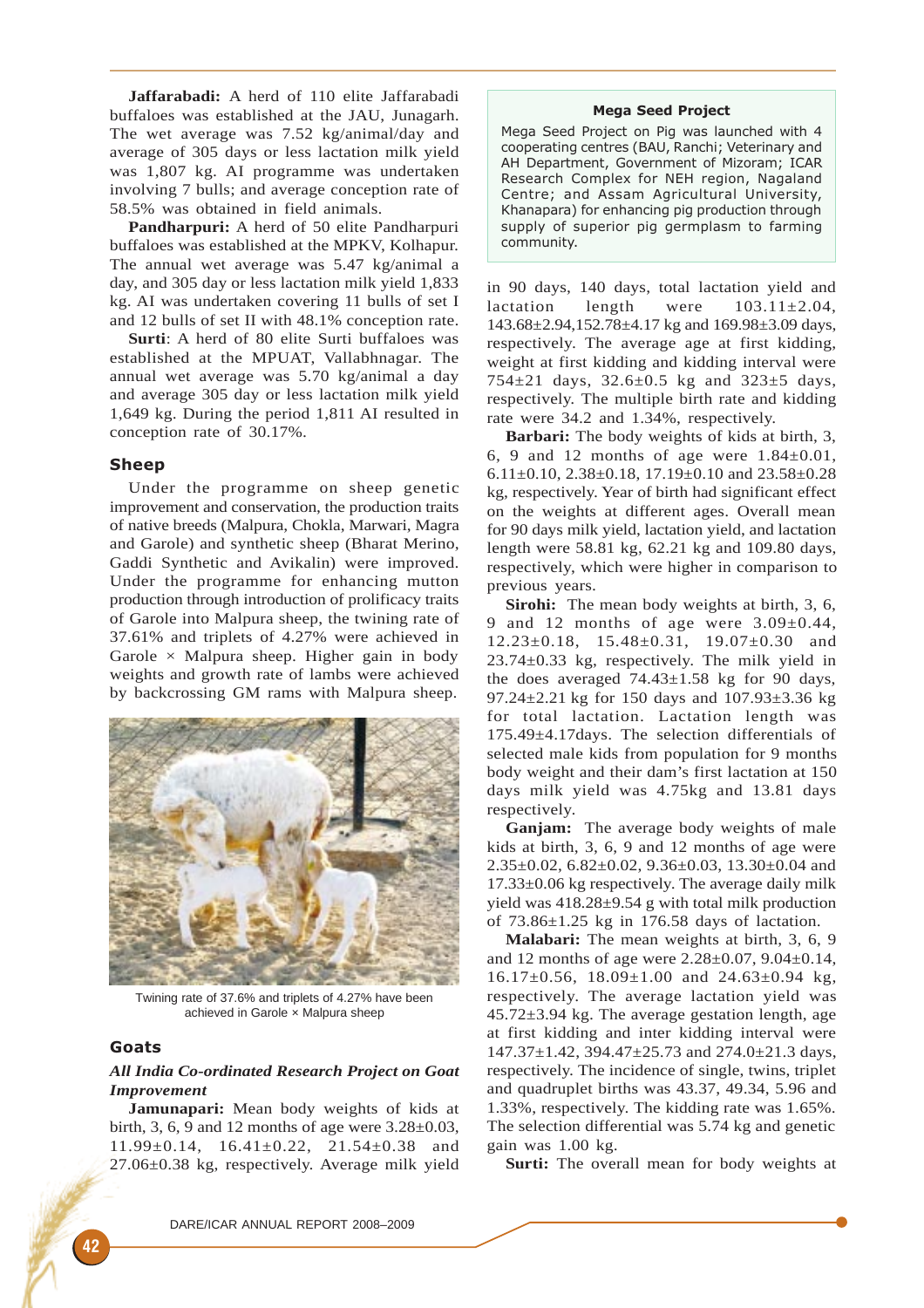birth 3, 6, 9 and 12 months age were  $2.90\pm0.06$ , 9.23±0.26, 12.85±0.39, 15.40±0.54 and 20.38±1.01 kg, respectively. The milk yield for 90 and 120 days was  $158.44 \pm 6.25$  and  $215.58 \pm 10.62$  kg, respectively. The kidding rate was 1.63 under field conditions. Multiple birth was 56.15%. The improvement of 5.61% was observed at 3 months body weight because of use of elite bucks under field condition.

**Black Bengal:** The body weights of Black Bengal goats at birth, 3, 6 and 9 months of age averaged 1.17±0.01, 5.28±0.06, 7.82±0.09 and  $10.91\pm0.15$  kg, respectively. The average weekly milk yield for first, second and fifth week was 1.58±0.13, 1.66±0.14 and 0.97±0.18 kg respectively. Black Bengal is a highly prolific goat breed, and is having 83.72% multiple births. The kidding rate was 1.80, the highest among all the goat breeds of the country. The age and weight at first kidding were 378±2.12 days and  $13.52 \pm 0.22$  kg.

**Marwari:** The overall means for body weights at birth, 3, 6 and 12 months of age were 2.58±0.011, 9.68 $\pm$ 0.29, 18.33 $\pm$ 0.46 and 27.41 $\pm$ 0.81 kg, respectively. The average milk yield was 38.30±0.27 kg in 30 days, 85.24±1.88 kg in 60 days, and  $121.15 \pm 1.03$  kg in 90 days of lactation.

**Sangamneri:** The least squares means for body weights at 1, 3, 6, 9 and 12 months of age were 4.87±0.04, 8.72±0.08, 13.16±0.41, 16.81±0.63 and 21.85±0.69 kg, respectively. The least squares means for milk yield in Sangamneri goats for morning, evening and daily milk yield were estimated for 90 days as 0.459±0.003, 0.423±0.003 and  $0.881\pm0.006$  kg, respectively.

# Pig

#### *All India Co-ordinated Research Project on Pigs*

Two new centres of AICRP on Pig, one each at College of Veterinary Science, CAU, Mizoram and Nagaland University, Medziphema, were launched. Two genetic groups of pig, viz. 50%H50%I and 75%H25%I are being developed at AICRP on Pig, AAU, Khanapara, from crosses of Hampshire (H) and indigenous (I) pigs of Asom.

## Rabbit

German Angora rabbits under temperate climates with scientific management produced 824g of wool annually with staple length, fibre diameter and guard hair of 6.14cm, 13.55µ and 4.67%, respectively. Further efforts are underway to achieve annual wool yield of 1,200 g through better feeding and management. Broiler rabbits under semi arid climate of Rajasthan gained body weights of 1.40 kg at 84 days of age under routine management.



Efforts are underway to improve wool yield of Angora rabbits

#### Poultry

**Improvement of poultry for eggs:** Under the AICRP on Poultry Breeding,WL pure lines, i.e. IWH, IWI, IWD, IWF, IWN and IWP strains were improved. The hen housed egg production up to 64 weeks increased in IWN (by 3.4 eggs) and IWP (by 3.5 eggs) over previous generation. The genetic response for egg production to 64 weeks in IWN (8.80 eggs) was higher than that in IWP (4.80 eggs) over the last 5 generations. The egg weight at 40 weeks also increased in both the strains.

At Anand center, S-7 generation of IWN and IWP showed positive genetic response of egg production to 64 weeks (1.28 eggs in IWN and 1.46 eggs in IWP) over last 6 generations. The egg production up to 72 weeks of age in IWN was 297 eggs. At the SVVU, Hyderabad, the IWD and IWF showed improvement in egg production to 64 weeks by 1 egg in both the strains in the present generation. The egg production up to 72 weeks in both the lines was around 290 eggs. In S-29 generation of IWH, IWI the egg weight at 28 weeks increased in both the populations on genetic scale. Improvement in pullets of S-6 generation of egg production in IWH (by 4.88 eggs) and IWI (by 9.47 eggs) and egg mass in IWK (by 1,043 g) was recorded up to 64 weeks of age over the previous generation. The humoral immune response increased in all the populations

#### Maintenance and evaluation of gene lines

Naked neck and dwarf lines were maintained as resource populations. Body weight at 20 weeks, ASM and egg weight at 28 and 32 weeks, respectively, were 2,378 g, 170.6 days, 52.7 g and 56.8 g in naked neck and 1,968 g, 148.6 days, 49.8 g and 51.2 g in dwarf line in S-6 generation. The lines matured early, while production traits were stable as compared to last generation.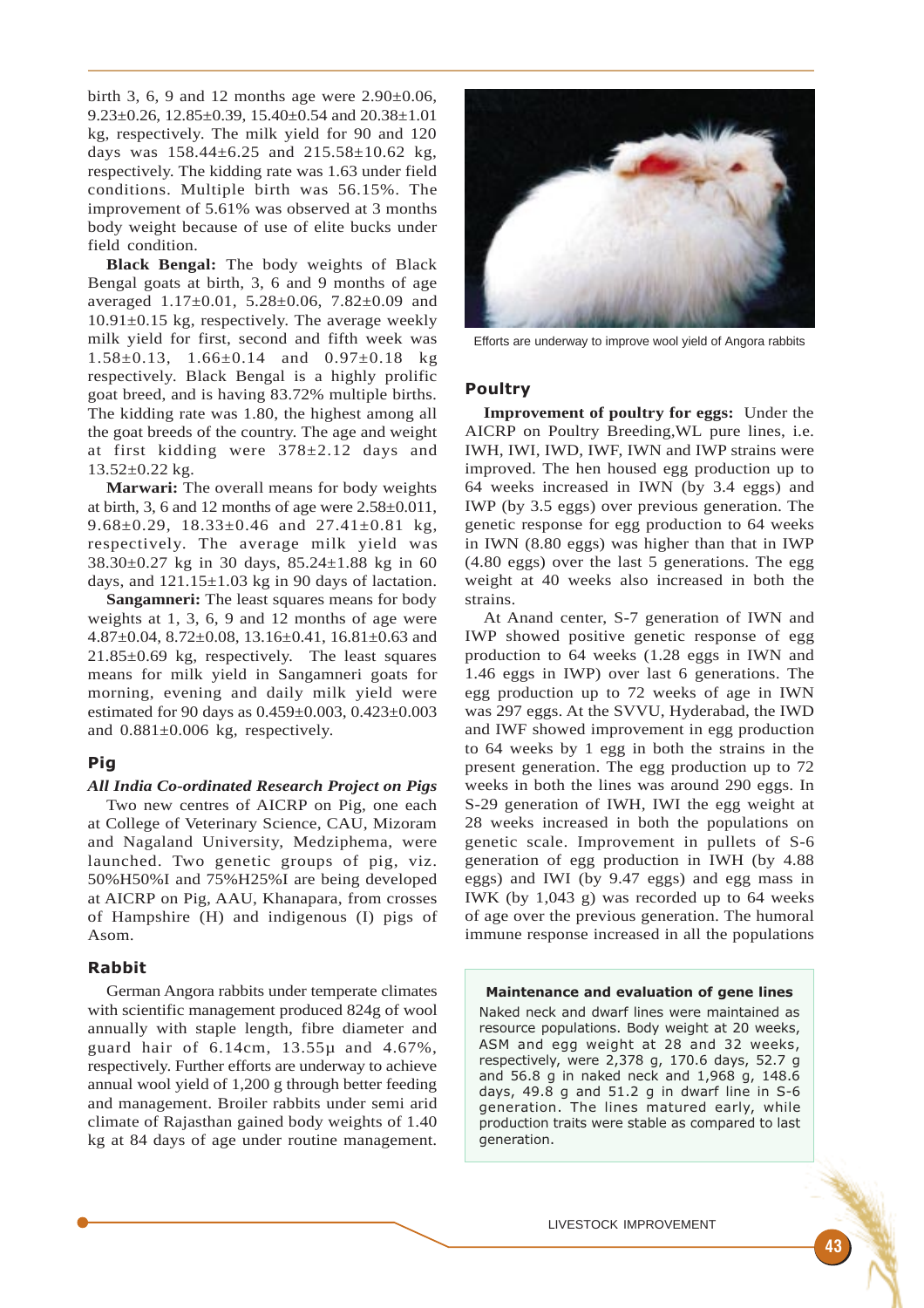over last generation. The control population was stable for most of the traits over last 6 generations.

**Improvement of poultry for meat:** Under the AICRP on Poultry Breeding, synthetic coloured broiler populations, viz. PB-1, PB-2, SDL, CSML and CSFL, were improved. In PB-2, the body weight at 5 weeks increased by 107g as compared to previous generation, while egg production up to 40 and 52 weeks improved by 3.12 and 11 eggs, respectively.

The body weight of S-32 generation at 5 weeks was 1,036, 1,024 and 973 g in PB-2, PB-1 and control population, respectively, and showed improvement (38 g) over previous generation. The egg production up to 40 and 52 weeks increased by 4.5 and 8 eggs, respectively, in PB-2.The phenotypic response per generation for 5-week body weight was 21.2 and 24.67 g and genetic response was 22.9 and 26.4 g, respectively, in coloured synthetic male line (CSML) and coloured synthetic female line (CSFL) over last 7 generations. The S-12 generation of the SDL improved marginally in the current generation as genetic and phenotypic responses of 5-week-body weight were 12.7 g and 20.6 g respectively.

The body weight, breast angle and shank length, respectively, at 5-week were 934g, 88.1º and 72.4mm in S-18 generation of PB-1. On genetic scale, 5-week body weight improved by 46 g over the last generation. In the PB-2 line, ASM, body weight at 20 and 40 weeks, egg weight at 32 and 40 weeks and egg production to 40 weeks, respectively, were 166.2 days, 2,461 g, 3,533 g, 54.2 g, 59.0 g and 57.8 eggs.

#### *Rural poultry*

Pure lines, viz. PD-1, PD-2 and PD-3, were improved and utilized in production of crosses for rural poultry production. Besides, PD-4 and PD-5, which originated from Aseel and Kadaknath, were maintained as source of native germplasm in production of crosses. Shank length, the primary trait of selection, improved by 4.63 mm in SL-2 generation of PD-1 line as compared to previous generation. The ASM reduced by 3.1 days and the egg production improved by 0.51 eggs per generation over the last 7 generations in PD-2 line during S-7 generation. The PD-3 line matured 11.5 days early compared to previous generation, and egg production and egg mass improved by 1.67 eggs and 111.3 g respectively. PD-5 matured early compared to PD-4 and laid more eggs compared to PD-4, but egg weights were better in PD-4 line. The lines were regenerated (G-2), and the body weight at 6 weeks in PD-4 and PD-5 was 305 and 192 g, respectively.

The cross  $PB-2 \times PD-3$  was used as male line and crossed with PD-2 line (TC) and evaluated along with a reciprocal cross (TCR) and Vanaraja (VR) under intensive system. TC cross matured early and produced more number of eggs (168.7 eggs) compared to TCR (158.4 eggs) and VR (152.6 eggs) at 72 weeks of age.

CARI Nirbhic and CARI Shyama birds were evaluated at Agartala centre of AICRP on Poultry Breeding, at both farm and field levels. Two medium types of multicoloured populations were produced by crossing CSML with coloured normal and dwarf birds, and evaluated up to 6 weeks of age at the centre.

*Improvement of backyard poultry in Kashmir Valley:* The performance of Vanaraja chicks was evaluated under rural backyards at the SKUAST, Srinagar experimental farm. The body weight of male birds at 8, 16, 24 and 30 weeks was 840, 1,719, 1,908 and 3,248 g, respectively. The corresponding values in females were 613, 1,337, 1,502 and 2,642 g, respectively. The mortality between 5 and 26 weeks under backyard was 14.6% and for the next 26 weeks it was 4.7%. The body weight was higher and mortality was lower under intensive management system. Vanaraja is now in considerable demand in Kashmir.

## BIOTECHNOLOGY

## Human lactoferrin expressed in yeast systems

Lactoferrin, a unique multifunctional protein expressed in the milk of mammalian species including human, is a high value protein of considerable value due to its direct impact on human health. Its major role is in iron absorption and has strong iron-binding properties. Lactoferrin is also used in the treatment of bacterial, viral and fungal infections, sepsis, cancer, tumors and immuno-suppressory illnesses both in human and veterinary medicine. Human lactoferrin (hLf) with several bioactive functions in particular, can find potential market in health/functional foods for elderly or immuno-compromised hosts. Lactoferrinfortified dairy foods will also have extended shelf life, hence finds application in dairy, food and meat industry. Alternatively, the iron-loaded lactoferrin can be added to baby formula, cereal, and ice cream to enhance their nutritional value. However, it is impractical to purify native lactoferrin particularly from human milk to make it a commercially viable product. Hence, human lactoferrin (hLf) cDNA was cloned and sequenced both from mammary gland tissue and neutrophils and finally expressed in *Saccharomyces cerevisiae* and in *Pichia pastoris.*

## FISHERIES

**Genetic improvement of tiger shrimp**